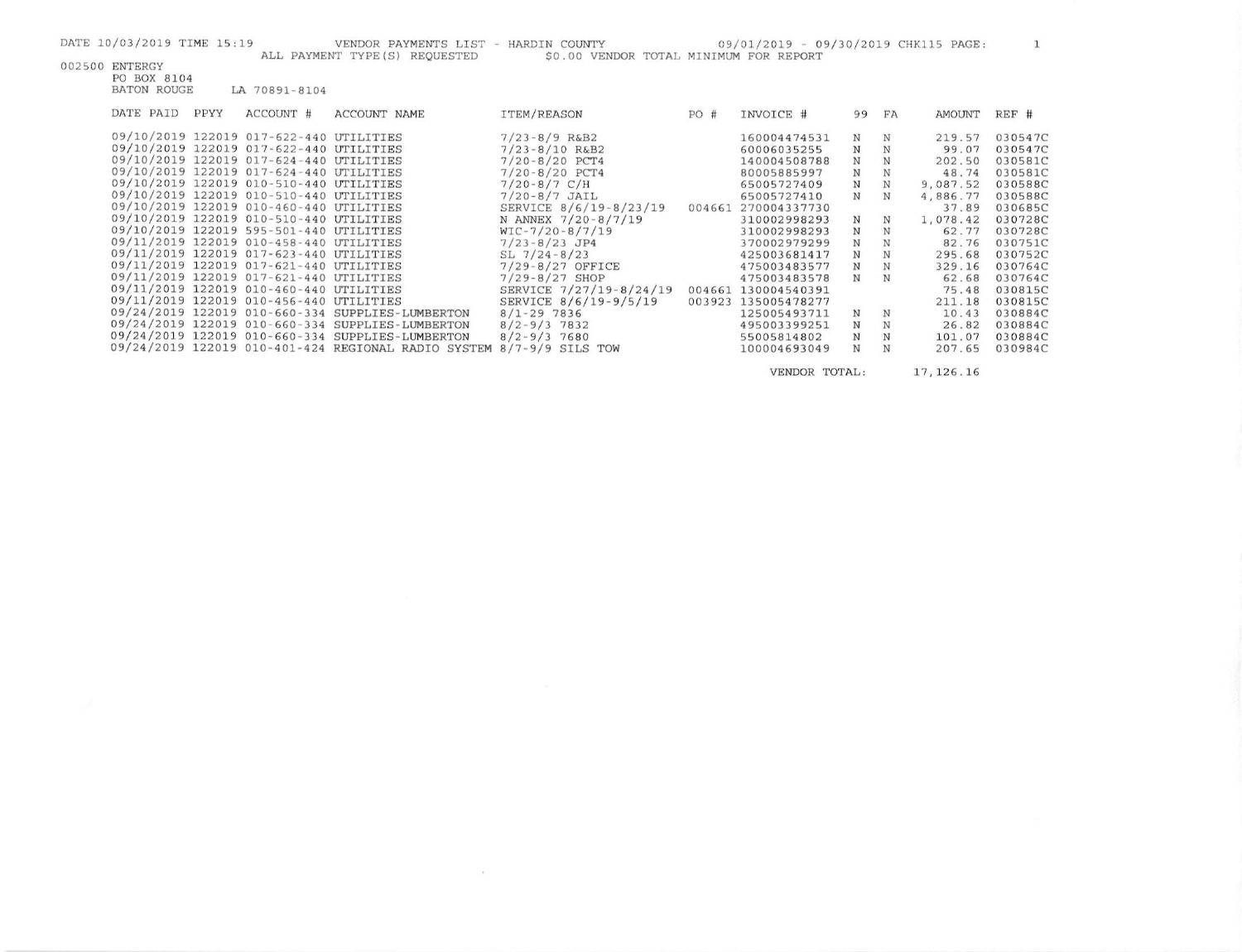| DATE 10/03/2019 TIME 15:19 |      |                                         | VENDOR PAYMENTS LIST - HARDIN COUNTY |                                        |     | 09/01/2019 - 09/30/2019 CHK115 PAGE: |    |    |          |         |
|----------------------------|------|-----------------------------------------|--------------------------------------|----------------------------------------|-----|--------------------------------------|----|----|----------|---------|
|                            |      |                                         | ALL PAYMENT TYPE(S) REQUESTED        | \$0.00 VENDOR TOTAL MINIMUM FOR REPORT |     |                                      |    |    |          |         |
| 000300 CITY OF KOUNTZE     |      |                                         |                                      |                                        |     |                                      |    |    |          |         |
| P O BOX 188                |      |                                         |                                      |                                        |     |                                      |    |    |          |         |
| KOUNTZE                    |      | TX 77625                                |                                      |                                        |     |                                      |    |    |          |         |
| DATE PAID                  | PPYY | ACCOUNT #                               | ACCOUNT NAME                         | ITEM/REASON                            | PO# | INVOICE #                            | 99 | FA | AMOUNT   | REF #   |
|                            |      |                                         |                                      |                                        |     |                                      |    |    |          |         |
|                            |      | 09/24/2019 122019 017-622-440 UTILITIES |                                      | $8/1 - 9/3$ R&B2                       |     | 03003401-090                         | N  | N  | 231.79   | 030847C |
|                            |      | 09/24/2019 122019 010-510-440 UTILITIES |                                      | $C/H$ 8/1-9/3                          |     | 05011401-090                         | N  | N  | 2,754.78 | 030992C |
|                            |      | 09/24/2019 122019 010-510-440 UTILITIES |                                      | ANNEX $8/5 - 9/3$                      |     | 05010502-090                         | N  | N  | 1,286.36 | 030992C |
|                            |      | 09/24/2019 122019 010-510-440 UTILITIES |                                      | NANNEX $8/1 - 9/3$                     |     | 04006421-090                         | N  | N  | 236.59   | 030992C |
|                            |      | 09/24/2019 122019 595-501-440 UTILITIES |                                      | WIC $8/1 - 9/3$                        |     | 04006421-090                         | N  | N  | 13.77    | 030992C |
|                            |      | 09/24/2019 122019 010-510-440 UTILITIES |                                      | CROCKER $8/2 - 9/4$                    |     | 04006304-090                         | N  | N  | 82.89    | 030992C |
|                            |      | 09/24/2019 122019 010-510-440 UTILITIES |                                      | CROCKER $7/3 - 8/2$                    |     | 04006304-080                         | N  | N  | 82.89    | 030992C |
|                            |      | 09/24/2019 122019 010-510-440 UTILITIES |                                      | CROCKER-LATE FEE                       |     | 04006304-073                         | N  | N  | 8.31     | 030992C |
|                            |      | 09/24/2019 122019 010-510-440 UTILITIES |                                      | CROCKER-LATE FEE                       |     | 04006304-082                         | N  | N  | 9.12     | 030992C |
|                            |      | 09/24/2019 122019 010-510-440 UTILITIES |                                      | JAIL $8/5 - 9/4$                       |     | 05011451-090                         | N  | N  | 4,490.19 | 030992C |
|                            |      |                                         |                                      |                                        |     | VENDOR TOTAL:                        |    |    | 9,196.69 |         |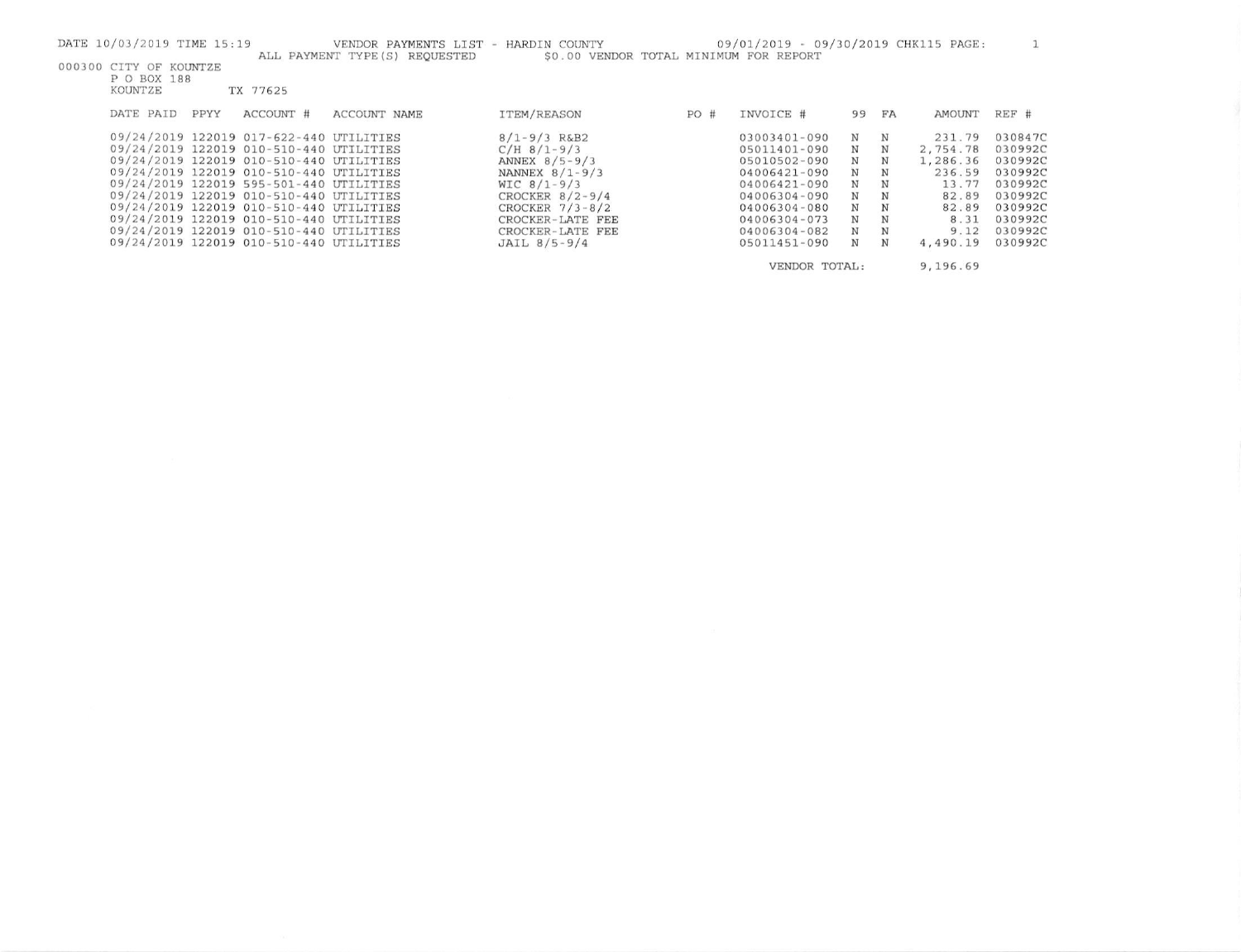|                                                              |                                                                                | $\overline{\phantom{a}}$ |                                      |    |    |        |         |
|--------------------------------------------------------------|--------------------------------------------------------------------------------|--------------------------|--------------------------------------|----|----|--------|---------|
| DATE 10/03/2019 TIME 15:19<br>ALL PAYMENT TYPE (S) REQUESTED | VENDOR PAYMENTS LIST - HARDIN COUNTY<br>\$0.00 VENDOR TOTAL MINIMUM FOR REPORT |                          | 09/01/2019 - 09/30/2019 CHK115 PAGE: |    |    |        |         |
| 001792 WEST HARDIN WATER SUPPLY CORP                         |                                                                                |                          |                                      |    |    |        |         |
| P O BOX 286                                                  |                                                                                |                          |                                      |    |    |        |         |
| SARATOGA<br>TX 77585                                         |                                                                                |                          |                                      |    |    |        |         |
| DATE PAID<br>ACCOUNT #<br>PPYY<br>ACCOUNT NAME               | ITEM/REASON                                                                    | PO#                      | INVOICE #                            | 99 | FA | AMOUNT | REF #   |
| 09/10/2019 122019 017-623-440 UTILITIES                      | WATER-8/15 READ                                                                |                          | 1171-0826201                         | N  | N  | 24.50  | 030578C |
|                                                              |                                                                                |                          | VENDOR TOTAL:                        |    |    | 24.50  |         |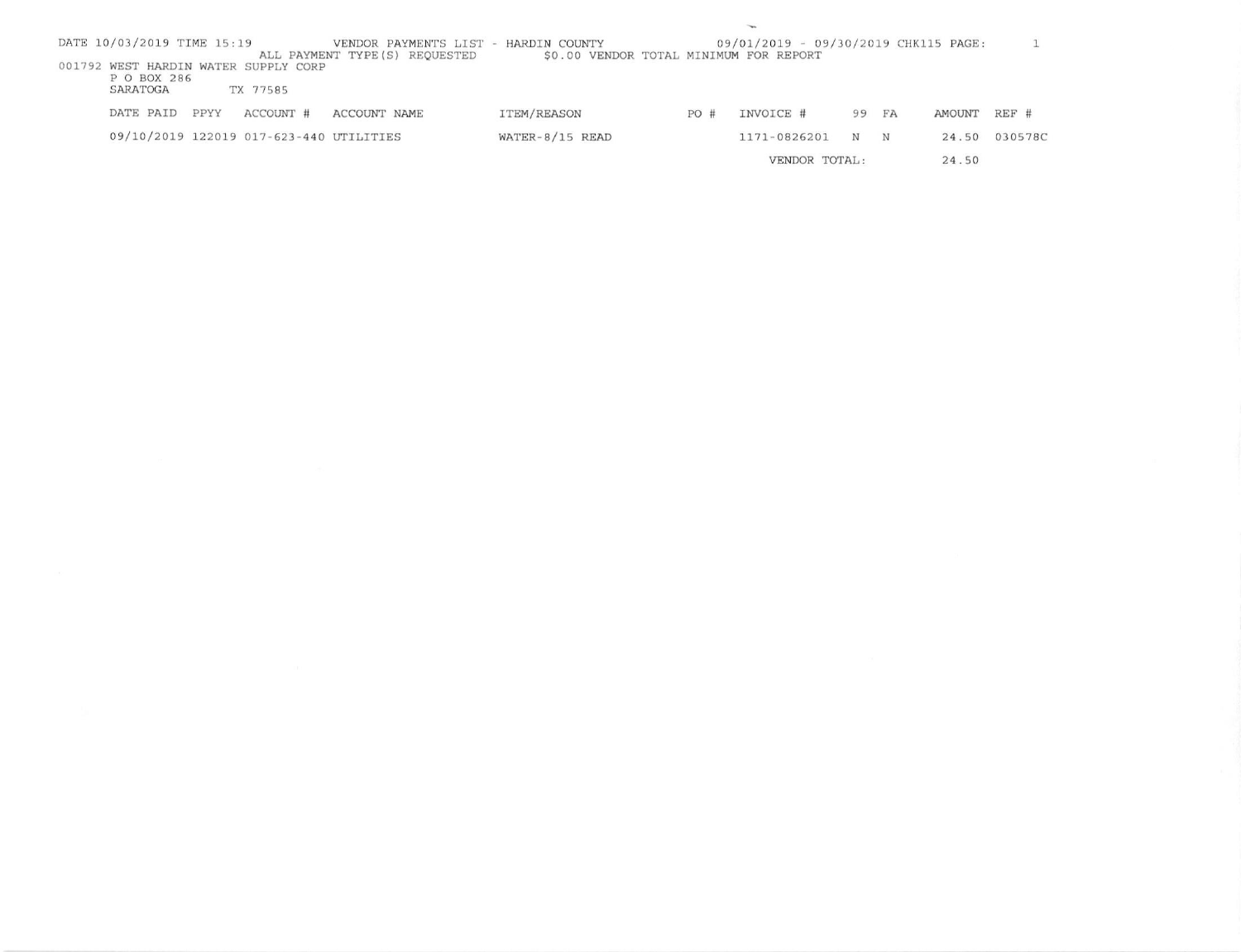| DATE 10/03/2019 TIME 15:19              |      |                                         | VENDOR PAYMENTS LIST -         | HARDIN COUNTY                          |       | 09/01/2019 - 09/30/2019 CHK115 PAGE: |       |   |        |         |
|-----------------------------------------|------|-----------------------------------------|--------------------------------|----------------------------------------|-------|--------------------------------------|-------|---|--------|---------|
| 000301 CITY OF SILSBEE<br>105 S. 3RD ST |      |                                         | ALL PAYMENT TYPE (S) REQUESTED | \$0.00 VENDOR TOTAL MINIMUM FOR REPORT |       |                                      |       |   |        |         |
| SILSBEE                                 |      | TX 77656                                |                                |                                        |       |                                      |       |   |        |         |
| DATE PAID                               | PPYY | ACCOUNT #                               | ACCOUNT NAME                   | ITEM/REASON                            | PO#   | INVOICE #                            | 99 FA |   | AMOUNT | REF #   |
|                                         |      | 09/24/2019 122019 017-622-440 UTILITIES |                                | $7/30 - 8/27$ R&B2                     |       | 040880001-08                         | N     | N | 32.50  | 030848C |
| VENDOR TOTAL:                           |      |                                         |                                |                                        | 32.50 |                                      |       |   |        |         |

 $\langle \cdot | \cdot \rangle$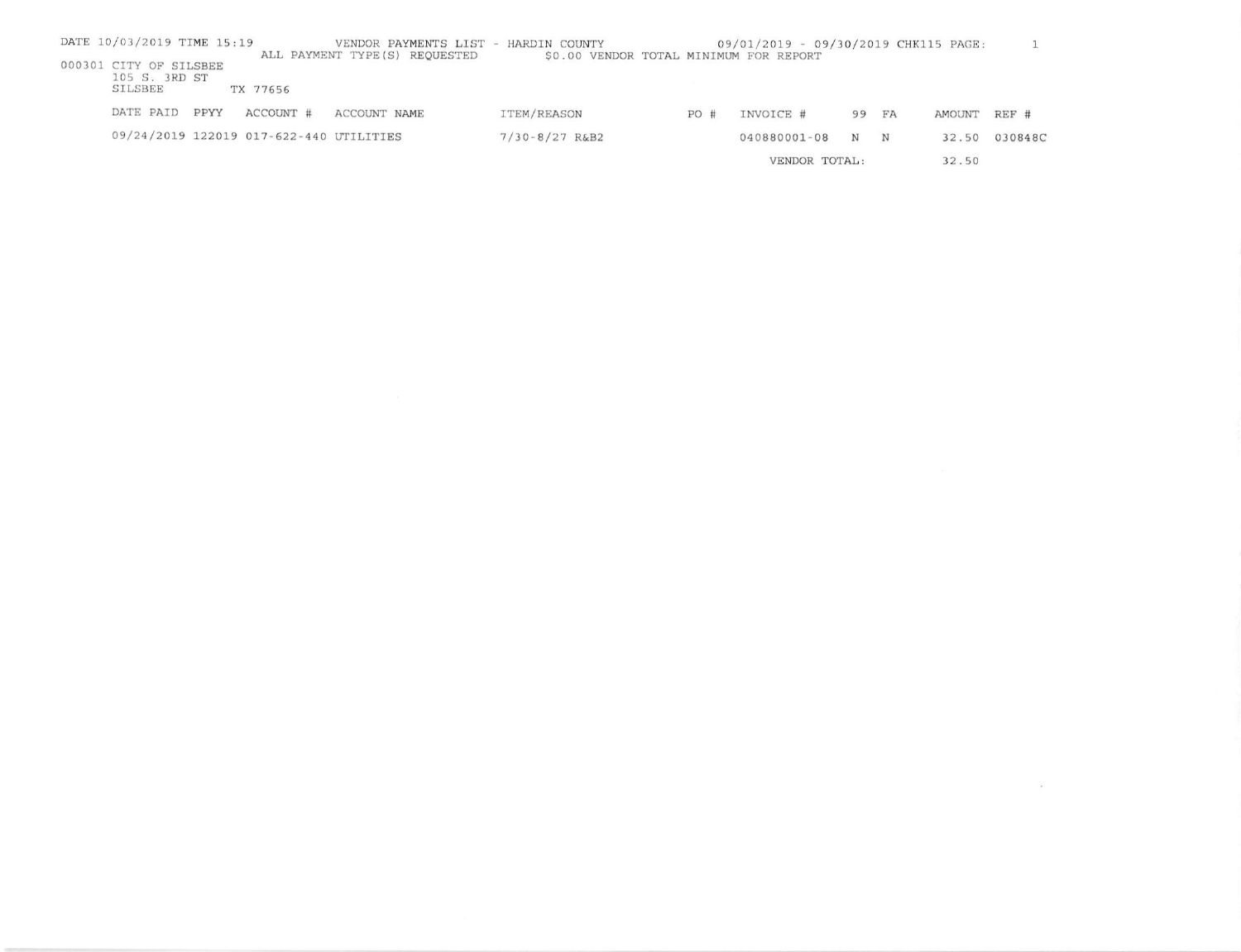| DATE 10/03/2019 TIME 15:19                       |      |                                         | VENDOR PAYMENTS LIST - HARDIN COUNTY             |                                          |     | 09/01/2019 - 09/30/2019 CHK115 PAGE: |        |                 |                |                    |
|--------------------------------------------------|------|-----------------------------------------|--------------------------------------------------|------------------------------------------|-----|--------------------------------------|--------|-----------------|----------------|--------------------|
| 001126 LUMBERTON MUD<br>PO BOX 8065<br>LUMBERTON |      | TX 77657                                | ALL PAYMENT TYPE (S) REQUESTED                   | \$0.00 VENDOR TOTAL MINIMUM FOR REPORT   |     |                                      |        |                 |                |                    |
| DATE PAID                                        | PPYY | ACCOUNT #                               | ACCOUNT NAME                                     | ITEM/REASON                              | PO# | INVOICE #                            | 99 FA  |                 | AMOUNT         | REF #              |
|                                                  |      | 09/25/2019 122019 017-624-440 UTILITIES | 09/24/2019 122019 010-660-334 SUPPLIES-LUMBERTON | $8/1 - 9/4$ CONCES<br>$8/12 - 9/11$ R&B4 |     | 02161507/090<br>13191000/091         | N<br>N | $_{\rm N}$<br>N | 31.24<br>59.15 | 030886C<br>031043C |
|                                                  |      |                                         |                                                  |                                          |     | VENDOR TOTAL:                        |        |                 | 90.39          |                    |

 $\mathcal{L}^{\text{max}}$  .